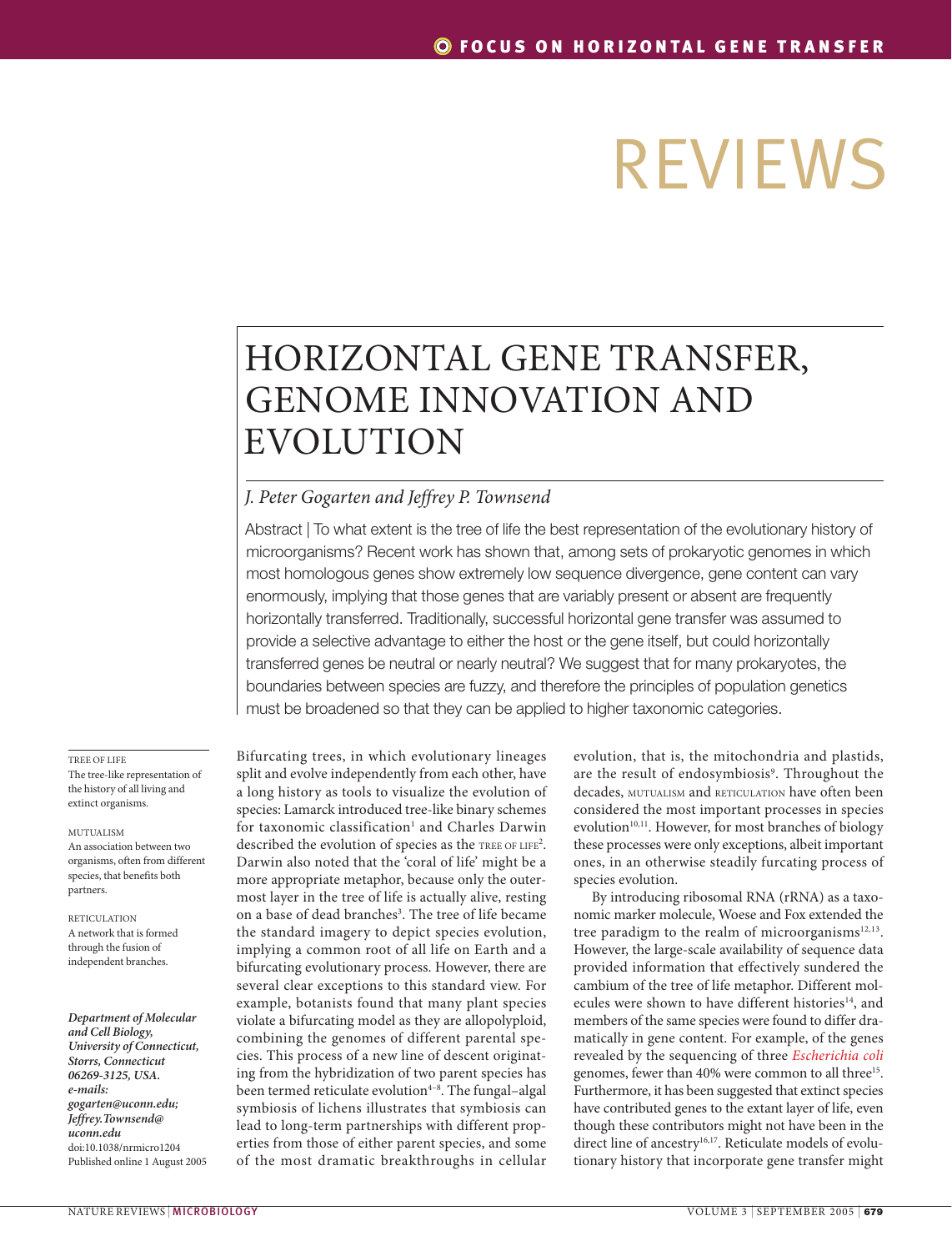### REVIEWS

#### PHYLOGENY

The origin and evolution of a group of organisms, usually of species. Phylogenies are not necessarily tree-like. The term phylogeny is frequently applied to genes and different levels of taxonomic units. These are often labelled as operational taxonomic units.

#### GENE TREE

A depiction of the history of families of homologous genes. Intragenic recombination can gives rise to non-tree-like gene phylogenies.

#### HOMOLOGUES

Characters or sequences that are derived from the same ancestral feature.

even provide an opportunity to learn about organisms that became extinct hundreds of million years ago.

It is now known that organismal mutualisms and lineage reticulation are supplemented by horizontal gene transfer (HGT) as processes that lead to the network-like histories of living organisms. Over short time intervals, an organismal line of descent could be defined as a 'plurality consensus' of gene histories. However, these organismal lines of descent are embedded in a web of gene PHYLOGENIES that form connections between the different branches of the tree of life<sup>17,18</sup>. It now appears that all functional categories of genes are susceptible to HGT, even rRNA operons<sup>19</sup> and genes associated with phylum-defining characteristics, such as the photosynthetic machinery<sup>20</sup>. However, not all genes are equally itinerant. Some clearly have a higher propensity for transfer than others<sup>21</sup>, and not all groups of organisms experience HGT to the same extent<sup>22,23</sup>.

#### **Patterns from HGT versus shared ancestry**

One of the predicted outcomes of high levels of HGT between preferred partners is the observation of robust GENE TREES, the implications of which are indistinguishable from the signals produced by recent shared ancestry19,24. In particular, two predictions are worth considering: organisms that frequently give or receive genes from sister taxa will group together in most gene phylogenies (that is, the phylogenies of the transferred genes), and organisms not participating in HGT with sister taxa should be 'left basal' by those that are, and these non-participatory lineages should be recovered as deep branching lineages.

The Thermotogales provide an interesting illustration of this point. This group of extreme thermophiles is recovered as a deep branching lineage of Bacteria when using individual gene phylogenies $13,25$  as well as using whole-genome-based analyses (see REF. 26 for a recent review). When the genome of *Thermotoga maritima* was sequenced, >20% of the open reading frames were reported to be most similar to HOMOLOGUES from the Archaea<sup>27</sup>. The Thermotogales share their environment mainly with Archaea; FIG. 1a illustrates that many of the proteins encoded in the *T. maritima* genome are less divergent from their archaeal homologues than is found for other Bacteria with comparably sized genomes, such as *Streptococcus thermophilus*. Proteins with slight divergence, which places them in the left-hand tail of the *T. maritima* distribution, presumably correspond to those that have been horizontally transferred from archaeal taxa at some time subsequent to the Archaea–Bacteria split. Imposing a rate of HGT that results in a lower divergence for 3% of loci to the actual *S. thermophilus* gene-divergence diagram illustrates a left-hand tail to the distribution of gene divergences (FIG. 1b) similar to that observed for *T. maritima* (FIG. 1a).



Figure 1 | The effects of gene transfer on sequence divergence. a | Histogram showing the number of encoded proteins with different levels of relative sequence divergence. The divergence from the most similar euryarchaeal homologue was calculated for all annotated open reading frames of a Gram-positive bacterium with little interdomain transfer (*Streptococcus thermophilus* LMG 18311, red) and for the extremely thermophilic bacterium *Thermotoga maritima* (blue). For each encoded protein, BLAST searches were carried out against the proteins in five archaeal genomes (*Pyrococcus abyssi, Pyrococcus furiosus, Archaeoglobus fulgidus, Methanocaldococcus jannaschii* and *Methanothermobacter thermautotrophicus*). The *S. thermophilus* genome encodes 1,889 currently annotated open reading frames, 851 of which have a significant match in at least one of the euryarchaeal genomes (E value <10–3); the *T. maritima* genome encodes 1,858 proteins, 1,193 of which have a significant match in at least one of the archaeal genomes. The bitscore divided by the alignment lengths was used as a measure of sequence similarity. Relative sequence divergence between two sequences was calculated as (1–similarity(b\_a)/similarity(b\_b)), where similarity(b\_a) is the similarity score for a bacterial sequence with the most similar archaeal sequence, and similarity(b\_b) is the similarity score of the bacterial sequence compared with itself. Two thirds of those *T. maritima* genes with <45% sequence divergence are classified as encoding genes that fall into the metabolism category in the COG (clusters of orthologous groups) database<sup>100,101</sup>, whereas only a third of all *T. maritima* genes fall into this category. Note that the tail in the distribution, owing to the presence of sequences with little divergence, is absent in the case of *S. thermophilus*, suggesting transfer into the *Thermotoga* lineage as the most probable explanation. **b** | An example of the effect of horizontal gene transfer (HGT) on the distribution of the divergence of genes. In red, the distribution for the percentage amino-acid divergence of genes of *S. thermophilus*. In blue, the expected distribution of divergences of genes given the same gene-specific divergence rates from a donor taxon, but in addition incorporating a low rate of gene transfer from the donor taxon, affecting 3% of the genes. Details of how the expectations were calculated can be obtained from the authors. This calculation is meant to be merely illustrative; the development of precise quantitative methods for testing well specified models of HGT is vital to future studies of particular taxa.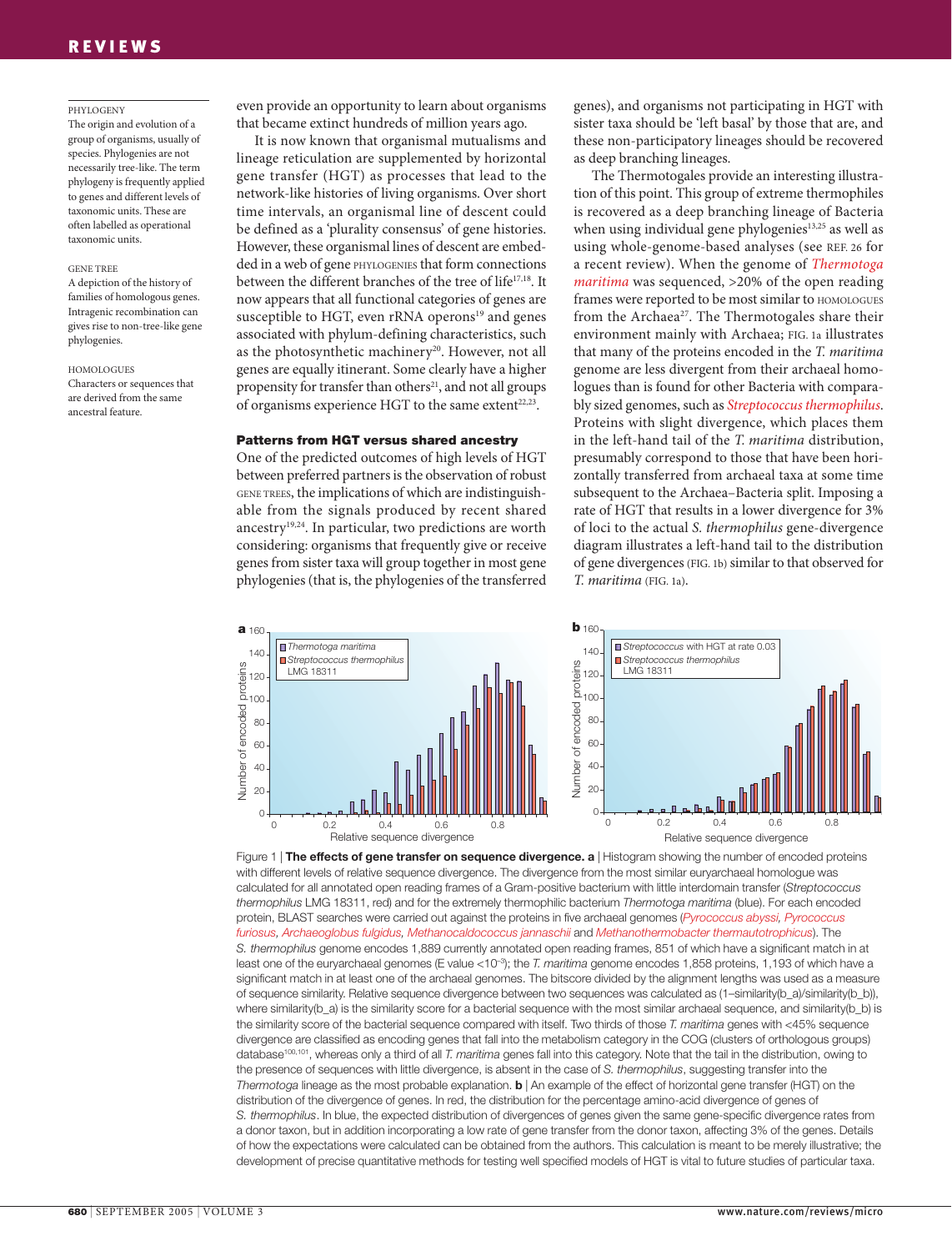

Figure 2 | **The tree of life.** A sketch of the tree of life as it is frequently derived from genome data (for example, REF. 26), with the three possible positions of *Thermotoga maritima* marked according to (**a**) 'concordant' genes (placed with the Gram-positives), (**b**) 16S RNA (and other conserved genes) and whole-genome analyses (placed as an early diverging lineage) and (**c**) phylogenetically discordant genes (placed with the Pyrococci among the Archaea). For further discussion see REF. 28 and text.

Recently, Gophna *et al.*28 constructed separate genome-based trees from different sets of genes: those that are frequently found to be in phylogenetic agreement with one another and those that are frequently found to be phylogenetically discordant. They found that the phylogenetically discordant genes group *T. maritima* among the Archaea as a sister group to the Pyrococci. By contrast, the concordant genes group *T. maritima* within the Bacteria at the base of the Grampositive Bacteria (FIG. 2). A phylogenetic affiliation for *T. maritima* similar to that for concordant genes was recovered by Daubin and colleagues<sup>29</sup> using a SUPERTREE approach on stringently selected sets of orthologous genes. According to phylogenetic analysis of infrequently horizontally transferred genes, *T. maritima* seems to be Gram-positive, but frequently transferred genes group it inside the Archaea domain. However, if all genes are considered, *T. maritima* is recovered as a deep branching lineage of Bacteria. These findings indicate that the deep branching bacterial phylogenetic position is an artefact, resulting from analyses that combine genes with different phylogenetic histories.

**SUPERTREES** 

Trees calculated from smaller trees with sets of overlapping operational taxonomic units.

ORTHOLOGUES Homologues that are related to each other through a speciation event.

PURIFYING SELECTION Kimura's neutral theory of molecular evolution posits that most variations observed at the molecular level do not provide a selective advantage or disadvantage. However, many nucleotide mutations are never observed in a population because they are associated with a strong selective disadvantage. This is the case for mutations that change a catalytically important amino acid. The selection that prevents these detrimental mutations from becoming fixed in a population is known as purifying selection.

Surprisingly, *T. maritima* is also frequently recovered as a deep branching lineage of Bacteria when using some of the most trusted individual phylogenetic markers<sup>13,25,30</sup>. Brochier and Phillipe<sup>31</sup> suggest that these results could also be artefacts of phylogenetic reconstruction. Alternatively, some molecular improvements might have spread more recently within the Bacteria by HGT, leaving the Thermotogales with the more ancient and less altered versions (see discussion on species boundaries below). If one considers that, owing to recombination, slowly evolving molecules themselves might be mosaic $19,32-36$ , then more recent HGT among the non-Thermotogales could explain the similarity between whole-genome phylogenies and single conserved molecules. Interestingly, this explanation rescues the extremely thermophilic Bacteria as a model for early Bacteria: although they no longer represent deep branching organismal lineages, they have perhaps not shared many of the improvements that were recently exchanged among the mesophilic Bacteria.

#### **Improving detection of HGT**

Several methods have been developed to detect horizontally transferred genes. One of the most popular methods is the detection of codon or nucleotide compositional bias<sup>37-40</sup>. This approach identifies many recently transferred genes<sup>41</sup>. However, it has not been unequivocally shown that HGT is the sole cause of unusual compositional bias. Furthermore, not all recently acquired genes show compositional bias<sup>42</sup>; it is even conceivable that some of those recently acquired genes that increase the fitness of the recipient show a weaker compositional bias. In principle, examination of the phylogenetic conflict among loci is the most direct approach to screen for horizontally transferred genes. For example, heat shock protein homologues (HSP70) group the Archaea among the Bacteria<sup>43-46</sup>, and many proteins in *T. maritima* are most similar to ORTHOLOGUES from the Pyrococci<sup>27</sup>, presumably because some archaea acquired an HSP70 homologue gene from a bacterium, and the *Thermotoga* lineage incorporated many genes from the Pyrococci or their relatives. Computer programs have been developed that automate the assembly of gene families and reconstruct their phylogeny to detect HGT in genome analyses<sup>47-50</sup>. The use of phylogenetic reconstruction promises more reliable detection of HGT events than simple database searches<sup>51</sup>. With more genome sequences available for closely related organisms, these approaches promise to become even more useful.

However, there are several potential pitfalls to avoid in analyses of phylogenetic conflict, especially for events that happened in the distant past. First, many problems arise from the limited and often noise-riddled phylogenetic information that a gene sequence presents about long-ago periods of evolutionary history. Conserved sequence positions allow the identification of homologues, but a perfectly conserved sequence position contains no phylogenetic information. For example, the amino-acid sequence of histones or ATP-synthase catalytic subunits is nearly identical in closely related species, and therefore useless in reconstructing within-genus relationships. In addition, sequence positions that experience little or no PURIFYING SELECTION will rapidly become saturated with substitutions and will not retain any phylogenetic information<sup>52</sup>. Although all gene families retain information for phylogenetic reconstruction at some phylogenetic depth, in general, this information is insufficient for the reconstruction of relationships at most other phylogenetic depths. Another problem is that gene duplication followed by gene loss can give rise to different gene trees, and therefore conflicting phylogenetic signals that are indistinguishable from those resulting from HGT (FIG. 3). Therefore, phylogenetic incongruence is a well defined screen for HGT, but not unambiguous proof<sup>53</sup>.

Taxonomists are frequently divided into 'lumpers' and 'splitters'54. At the molecular level, the same tendencies give rise to those who concatenate data to extract even the smallest grain of phylogenetic information that might be distributed over many gene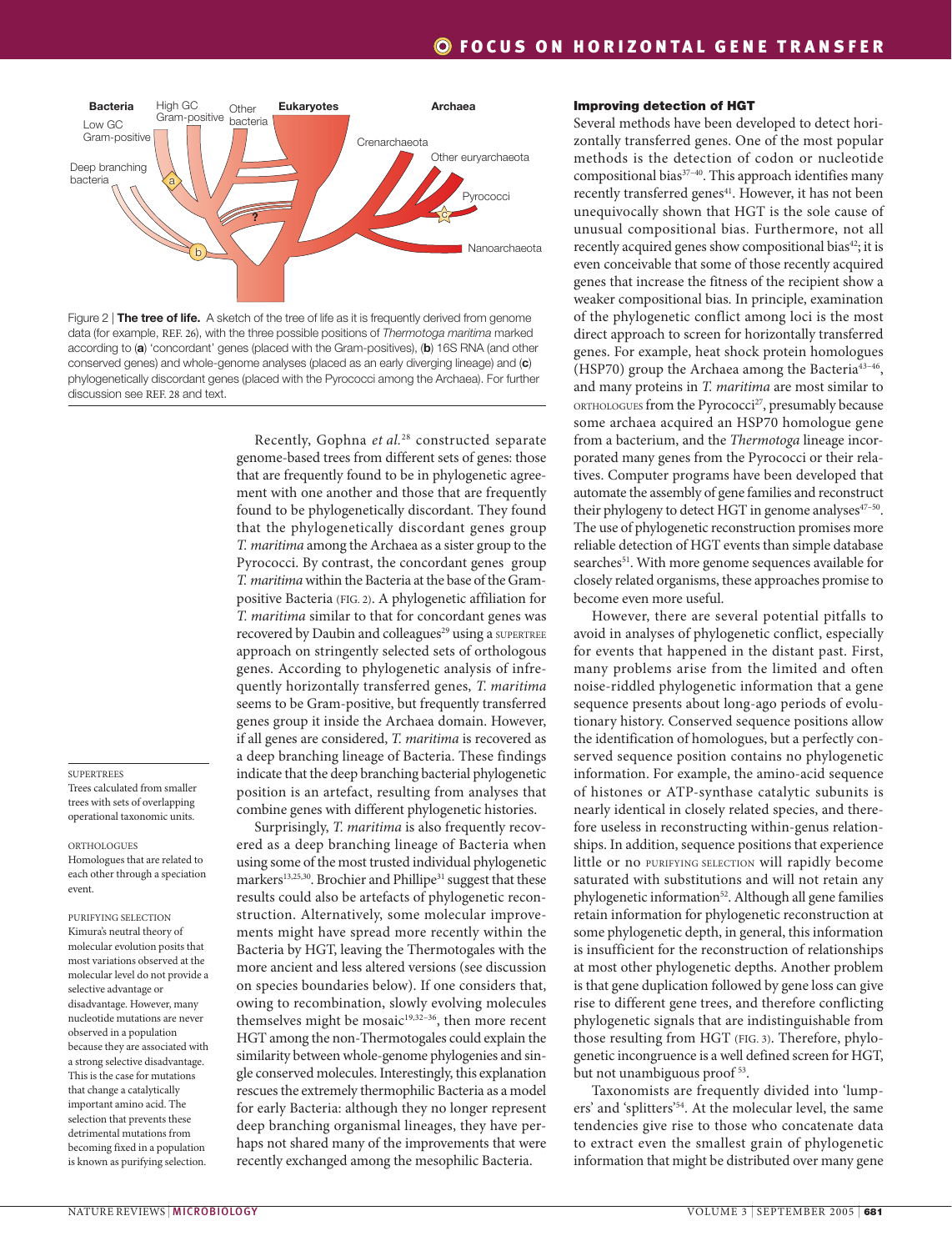



#### **BIPARTITION**

A bipartition corresponds to an internal branch in a phylogenetic tree. A single bipartition divides the data (sequences, genomes or species) into two groups, but it does not consider the relationships within each of these groups.

#### LENTO PLOTS

Phylogenetic analyses using bipartition data named after G.M. Lento. For each bipartition, the bipartition spectra give the support for the bipartition as a histogram bar in the positive direction, and the support for all conflicting bipartitions as a bar in the negative direction.

#### GALLED TREES

Trees that contain local deviations from a strictly furcating pattern.

families, and those who direct their attention to the signal contained in individual gene families and who synthesize a consensus only after they have ascertained that there are compatible signals. Much progress has been made in confronting the pitfalls inherent to both approaches, and the different approaches are becoming more similar in their practical implementation.

One problem with concatenation is the selection of data to include. This selection is complicated by the fact that the absence of evidence for transfer cannot be taken as evidence for the absence of transfer. If one applies a stringent measure for conflict, nearly all genes agree with the consensus signal within the limits of confidence. The amount of conflict detected depends on the chosen limits of confidence and on the extent of taxon sampling<sup>55-58</sup>. Tests of compatibility between different trees and the datasets from which these trees were derived<sup>59,60</sup> have become the preferred tool to assess the potential conflict between individual gene families<sup>61</sup>, but more sophisticated methods that take a larger number of possible trees into consideration are being developed<sup>62,63</sup>.

Fractionating phylogenetic information into smaller sub-analyses (down to the level of quartets) can generate artefacts owing to poor taxon sampling (reviewed in REF. 64). However, evaluation of phylogenies embedded in larger trees effectively addresses this problem53. An advantage of analyses that focus on small quanta of phylogenetic information is that plurality consensus signals can be extracted, even though not a single gene family might be in perfect agreement with any other gene phylogeny (supertree approaches). Furthermore, gene families that retain conflicting phylogenetic information can be identified readily, even though these genes might not allow a perfect reconstruction of the gene family's phylogeny at all levels of relationship. For example, spectral analyses of BIPARTITION data, so-called LENTO PLOTS65, can be applied to all gene families present in a selection of genomes<sup>22</sup>. These Lento plots are histograms that depict support and conflict for the different bipartitions. As bipartitions can readily be separated into those that are compatible (those that can coexist in a tree) and those that are incompatible (bipartitions that cannot coexist in the same tree), these spectra readily identify gene families with conflicting phylogenetic information. The screened and filtered phylogenetic information can be synthesized into consensus trees, as is the case in the many supertree approaches that are being developed<sup>66</sup>. However, if organismal phylogeny is embedded in a web of gene phylogenies that is woven through many gene transfers and other reticulation events, analyses that directly reconstruct a network, rather than a single tree, seem appropriate.

Networks that contain only individual loops that do not share nodes with one another have become known as GALLED TREES. The methodology for construction of these networks of non-interwoven loops has undergone dramatic progress<sup>67-69</sup>. Similar types of analysis that focus on conflicting information contained in a dataset are split-decomposition analyses<sup>70-72</sup>. These analyses provide visually compelling illustrations of phylogenetic ambiguity or conflict contained in data<sup>73</sup>, but the loops in these networks cannot readily be interpreted as depicting evolutionary histories. A related approach, recently described<sup>74</sup> and applied to the origin of eukaryotes<sup>75</sup>, reaffirmed that eukaryotes contain both archaeal and bacterial genes, and suggested an overall ring structure for organismal phylogeny. Were the bacterial genes found in eukaryotes brought into the eukaryotic cell concomitantly through a small number of fusion and endosymbiotic events? Were they brought in through a steady trickle of smaller HGT events? Or were the bacterial genes present in the most recent common ancestor of all living organisms and lost in the archaeal lineage? And in any case, are HGT recipients receiving genes mostly from a few donors, or from many? At present, these alternatives remain under vigorous debate76–81 (FIG. 1). Quantitative models of these possibilities would allow testing and evaluation of their likelihood.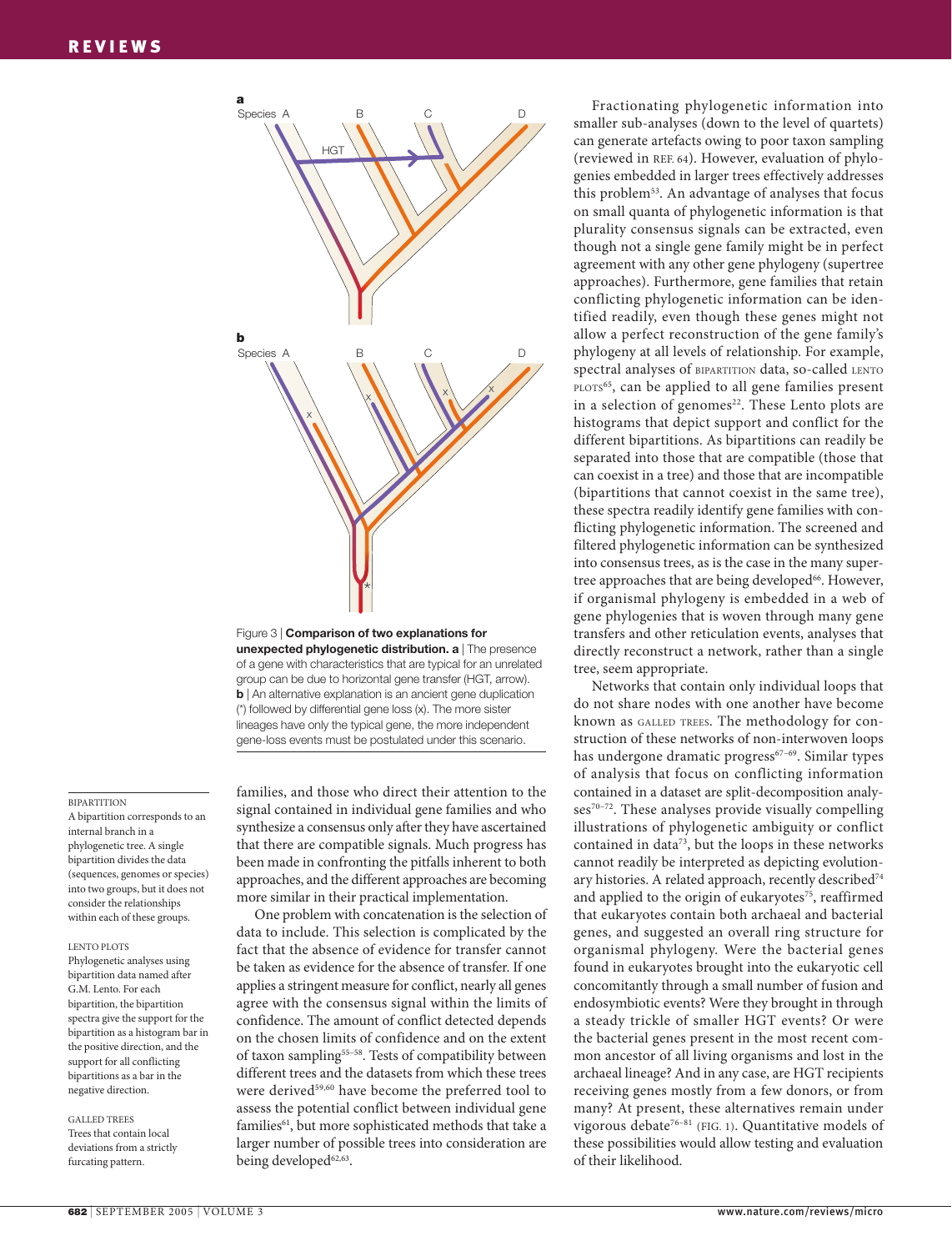#### **Deleterious, beneficial or neutral?**

Horizontal transfer of functional units can provide the recipient with the tools necessary to occupy new ecological niches. The selective advantage conferred by transferred genes is fundamental to the SELFISH OPERON THEORY82. This theory is most clearly manifested in pathogenicity and ecological islands, which are contiguous sets of genes acquired through HGT that form genomic islands of atypical composition. Such sets of genes encode functions conferring traits that allow the colonization of new ecological niches83. The discovery of selectable and easily transferred genomic islands gave rise to the expectation that, for genes to be horizontally transferred and successfully integrated into the recipient genome, the transferred genes would need to provide a selective advantage either to the recipient or (in the case of parasitic genetic elements) to themselves<sup>84</sup>. Understanding the frequency with which horizontally transferred genes confer a benefit, are neutral or nearly so, or are deleterious is of great importance<sup>85</sup>, both for our understanding of the impact of HGT on the evolution of microorganisms<sup>86</sup> and for the practical purpose of understanding the potential spread of transgenes to natural microbial populations<sup>87</sup>.

SELFISH OPERON THEORY Explains the formation of operons through gene transfer. According to this theory, genes encoding parts of the same process become clustered because functionally unrelated intervening genes become useless and are deleted following a transfer, and because such clustered genes are more likely to be successfully transferred as a unit compared to genes encoded in distant parts of the genome.

#### ORFANS

Open reading frames that do not have a recognizable homologue among known sequences.

#### RIBOTYPE

In analogy to genotype and phenotype, the type of RNA in an organism, usually referring to the type of ribosomal RNA.

#### SELECTIVE SWEEP

Fixation of an advantageous character in a population. In the absence of recombination, the advantageous character carries with it the whole chromosome and erases diversity within the population.

#### MORONS

Genetic elements in lambdoid phages acquired through recent gene transfer. These genes are unrelated in function to the genes surrounding them. They were named morons because their addition to the phage genome means that there is 'more DNA' than there is without the element.

Comparison of genomes from strains of *E. coli* has revealed that the core of genes present in all strains of this microbial species is surprisingly small<sup>15</sup>. Many of the recently transferred genes are not present in sister taxa<sup>41</sup>. These 'ORFANS' are on average shorter than other genes, contain a higher percentage of A and T nucleotides, and have a codon usage that is similar to that found in phage and plasmids<sup>41,88,89</sup>. Intriguingly, the average codon usage in the recently transferred genes is even more extreme than the average calculated from phage genes $41$ . If the atypical composition were to reflect the genomic bias of the previous bacterial host, then atypical genes with a higher GC content should frequently be found, but this is not the case. The recently acquired genes have a higher AT content than the typical chromosomal genes, and this seems to be true even for Bacteria with a high AT content<sup>41</sup>. These findings indicate the presence of a 'vapour' of transient genes that surrounds a stable set of core genes<sup>90</sup>. The genes in the vapour cloud sometimes reside within the bacterial chromosomes, but perhaps more frequently reside in phage and extrachromosomal genetic elements. Daubin *et al.* calculated that these genes have a high turnover rate in the genome<sup>41</sup>.

In those instances where acquired genes were present in two or more closely related *E. coli* and *Salmonella enterica* genomes, the ratio of nonsynonymous  $(K_a)$  to synonymous  $(K_s)$  substitutions indicated that most of these genes were under purifying selection; that is, nucleotide substitutions that change the encoded amino acid occur at a lower rate than substitutions that leave the encoded amino acid unchanged by virtue of the redundancy of the genetic code. However, the  $K_a/K_s$  ratio for these transferred genes, while indicative of purifying selection, is higher than for other *E. coli* genes. For transferred

genes present in both *E. coli* and *S. typhimurium*, the  $K_a/K_s$  ratio was calculated as 0.19, whereas the genes classified as 'native' had a  $K_a/K_s$  ratio of 0.05 (REF. 89). So, although these apparently transient genes are under purifying selection, this selection is weak. In part, the weak selection might be the consequence of selection against novel deleterious function (for example, protein 'toxicity'91) instead of a need to retain a selective advantage that these genes provide to their host.

The notion that many of these non-core genes might be selectively neutral or nearly neutral is also suggested by recent studies of a marine bacterioplankton population of *Vibrio splendidus* by Thompson *et al.*<sup>92</sup> Even though the analysed bacteria all fall into a tight RIBOTYPE cluster with less than 1% sequence divergence in the 16S rRNA gene, the diversity at the genome level is astounding: among the 206 strains tested, 180 unique genotypes were determined by pulse-field gel electrophoresis. Individual genotypes are present at low concentration: Thompson *et al.* estimate that the population (defined as the ribotype cluster) contains >1,000 unique genotypes. Twelve strains that were analysed in more detail differ in genome size between 4.5 and 5.6 Mb. Apparently, none of the detected variations provided sufficient selective advantage to initiate a SELECTIVE SWEEP (also known as a periodic selection event)<sup>93</sup>. Either the ribotype cluster consists of many distinct subpopulations that each occupy a distinct ecological niche, or the astounding genomic variability found in this study is selectively neutral or nearly neutral.

The following picture is emerging: a large amount of gene swapping and gene exchange occurs between chromosomal and non-chromosomal genes. Most of these transfers are nearly neutral to the recipient, some might increase the fitness of phage and viruses (MORONS41,94) under some conditions. Within the large pool of recently transferred genes, there are a few genes that increase the fitness of the recipient. These rare transfers can become fixed owing to a selective sweep, and it is only these latter transfers that are usually detected using comparative molecular phylogenies.

#### **Population genetics for prokaryotes**

The biological species concept<sup>95</sup> defines a species as a potentially interbreeding group of organisms that are capable of producing fertile offspring. Within such groups, gene phylogenies are seldom congruent, owing to high rates of gene flow and recombination<sup>19,38</sup>. Which phenomena generate cohesion within a prokaryotic species? Two different, but not mutually exclusive, mechanisms have been suggested. First, high levels of gene transfer followed by homologous recombination could play the part that sexual reproduction plays for gene flow in multicellular eukaryotes<sup>38</sup>. In this case, cohesion would be maintained by high levels of genetic exchange. Or, cohesion could also be generated through selective sweeps that occur if a gene that provides a selective advantage to its carrier arises through mutation or gene transfer<sup>96</sup>.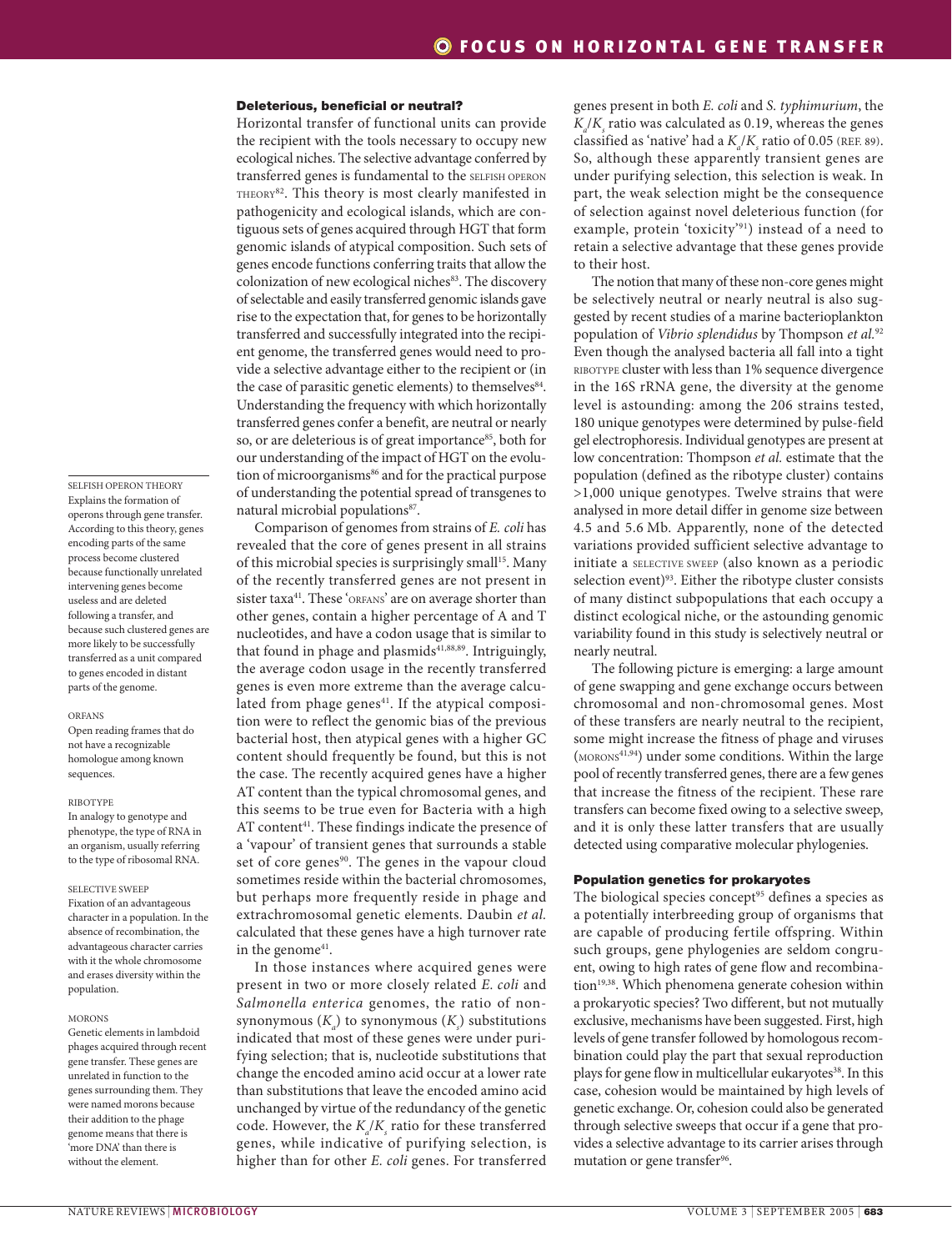The theory for prokaryotic (and perhaps microbial) evolution needs further work: a population genetics and molecular evolution theory for organisms that have no traditional species boundaries, but share genes across considerable evolutionary distance<sup>87</sup>. Clearly, prokaryotes, and possibly single-celled eukaryotes, are under different selective pressures with regard to DNA exchange than most multicellular organisms. Unlike animals, for instance, prokaryotes and single-celled eukaryotes experience recombination less frequently than they reproduce, and the quantity of DNA exchanged is small $96,97$ . Consequently, there is little selective advantage in preventing such rare interspecific exchange: the selection coefficient, even if all transfers were completely lethal, could be no larger than the rate of recombination. With potential rates of recombination as low as 10–7 to 10–10 per generation, and selection coefficients against recombination itself constrained to be this low (if always lethal) or lower (if frequently neutral), it seems reasonable to assume that only the weakest of selection has operated on uptake mechanisms as a direct consequence of the horizontal transfer of deleterious DNA fragments.

The main difference between prokaryotes and multicellular eukaryotes is that the species boundaries for prokaryotes are 'fuzzy'38,98. Homologous recombination is not limited to genes exchanged within a species, and ILLEGITIMATE RECOMBINATION can incorporate genes from divergent donors. If a novel gene arises that provides a selective advantage, this invention can be shared between unrelated organisms through HGT. Recombination rates subsequent to interspecies transfer might need to be high in some diverse recipient species, because otherwise the observed recipient species diversity is inexplicable, as it would have been wiped out by selective sweeps in which the advantageous gene carries with it the complete genome<sup>93,99</sup>. The group within which innovations can be exchanged will be different for different genes: some genes will be advantageous only within the environment in which they originated, whereas others will provide a selective advantage even if the gene is transferred across domain boundaries. One result of the larger exchange groups that are created through HGT is an accelerated rate of innovation. Jain *et al.*23 estimate that the innovation rate increases  $10<sup>4</sup>$ - to  $10<sup>10</sup>$ -fold owing to HGT, and Townsend *et al.*<sup>86</sup> show that recombination across traditional species lines can potentially accelerate the acquisition of adaptively important traits, requiring several amino acid changes by similarly large magnitudes.

The evolution of the *hsp70* (*dnaK*) gene provides an example of an innovation that is apparently spreading to divergent organisms, and it illustrates that gene histories can be different from the history of organismal evolution. Homologues of *hsp70* are found in members of all three domains of life<sup>44</sup>, but on closer inspection, there is no other evidence to support the notion that *hsp70* was present in the most recent common ancestor of all organisms. In molecular phylogenies, the archaeal homologues are interspersed within the Bacteria, and many Archaea, including the Crenarchaeota, do not encode an *hsp70* orthologue in their genome. It therefore seems likely that this gene was absent in the archaeal ancestor, and was only acquired more recently by some of the Archaea by HGT43,45,46. The most recent common ancestor of all present-day *hsp70* genes seems to have existed more recently than the most recent common ancestor of all organisms.

The conclusion that different genes coalesce to different molecular ancestors and that these molecular ancestors existed in different organismal lineages and at different times is not limited to *hsp70*, but is possibly true for all gene families<sup>17</sup>. Several studies have determined the frequency with which genes belonging to different functional categories are being transferred<sup>21,27,100</sup>, frequently using the COG<sup>101</sup> (clusters of orthologous groups) classification, and some environmental and genome characteristics were studied with respect to the influence they have on gene-transfer frequency<sup>23</sup>. To more realistically reconstruct the interplay between HGT and vertical inheritance, more detailed quantitative studies are needed to determine the factors that govern HGT frequency.

Gogarten *et al.*19 point out that the frequency of successful exchange between taxa will depend on five factors: propinquity, metabolic compatibility, adaptations to their abiotic environment, gene expression systems and gene-transfer mechanisms. At present, most of the evidence regarding the relative importance of these factors is anecdotal, and the only systematic comparative study<sup>23</sup> had limited power, owing to sparse taxon sampling. All of these factors correlate with genetic relatedness and therefore DNA-sequence divergence. For instance, in the context of homology-assisted heterologous recombination, there is a well characterized quantitative effect that greater DNA-sequence divergence results in lower homologous recombination rates in *E. coli*<sup>102</sup>, *Bacillus subtilis*103,104 and *Streptococcus pneumoniae*105. Lawrence and Hendrickson<sup>106</sup> characterized short oligonucleotide sequences with asymmetric distribution on the LEADING AND LAGGING DNA STRAND. These sequences might have a role in genome replication, and they are conserved only between closely related organisms, whereas in distantly related organisms the same motif occurs abundantly on either DNA strand. A sequence from a phylogenetically distant donor that contains a recipient's regulatory motif on both strands might incur a selective disadvantage, effectively biasing successful transfers towards more closely related organisms. These observations could be incorporated into a theoretical framework for the evolution of microorganisms that incorporates HGT and relies on DNA-sequence divergence as a quantitative barrier instead of species designation as a qualitative barrier to recombination between microorganisms<sup>86</sup>. Such a framework requires quantitative characterization of the environmental density

ILLEGITIMATE RECOMBINATION Recombination between two non-homologous DNA segments. Usually, illegitimate recombination is fairly infrequent.

LEADING AND LAGGING DNA STRAND DNA replication on the leading strand occurs continuously in a 5′ to 3′ direction, whereas DNA replication on the lagging strand occurs discontinuously through the synthesis of short Okazaki fragments.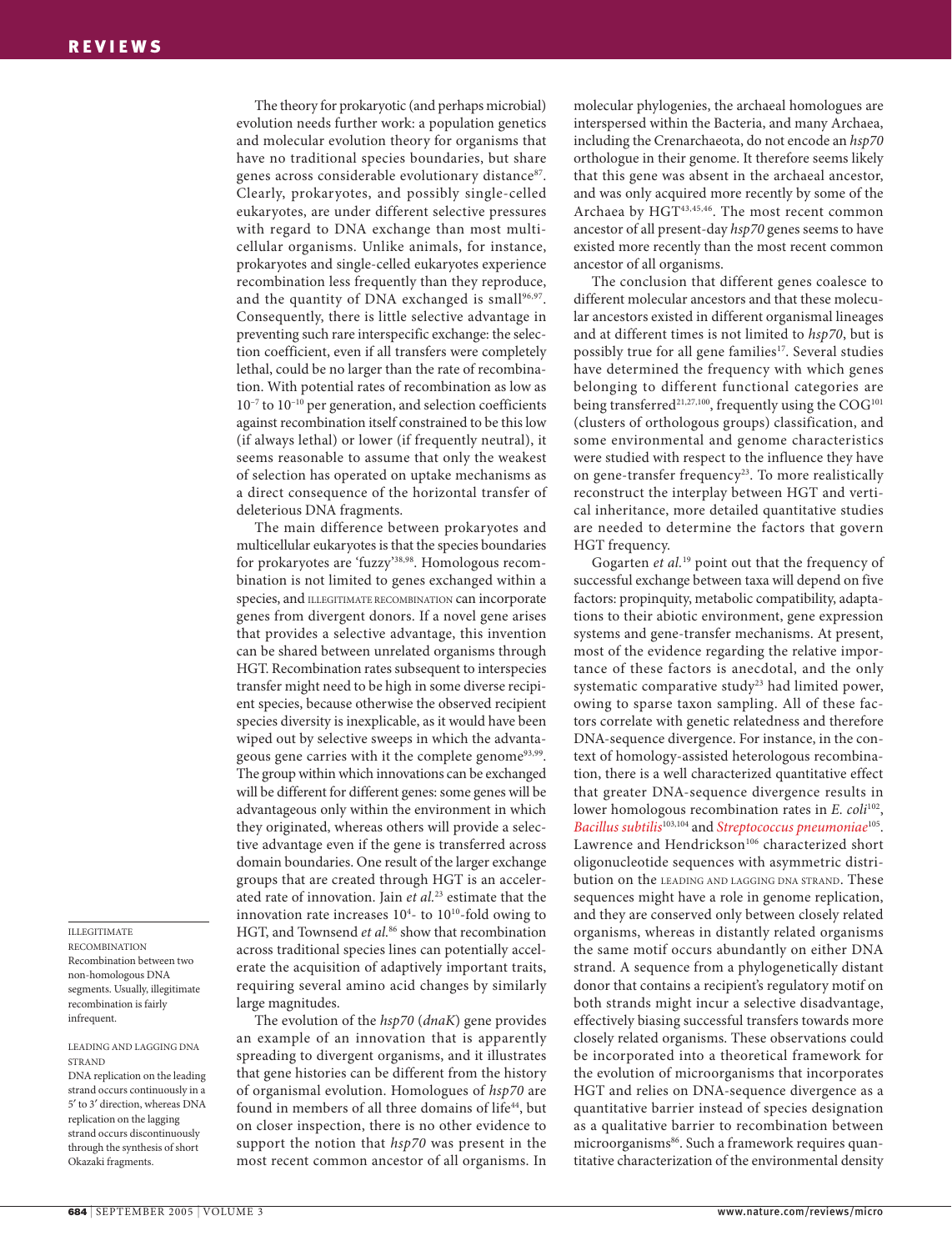

Figure 4 | **Graphical schema for the quantification and modelling of recombination with divergent DNA and horizontal gene transfer.** To develop a 'population genetics' theory for microorganisms that take up divergent DNA, sequence divergence can be considered as a mathematically continuous measure of the species barrier. **a** | Quantification of the environmental distribution of divergent DNA (homogeneous DNA in blue, heterogeneous DNA in red). **b** | Quantification of the probability of integration of divergent DNA into the genome. **c** | Quantification of the probable selective effects of that integration. These three graphs illustrate several hypotheses regarding donor DNA sequence of particular divergences. First, that a sequence with neutral or nearly neutral effects is particularly likely to come from donors that are not highly divergent. Second, that the deleteriousness of incorporated DNA, by contrast, is increasingly likely with divergence. Lastly, that most (rare) beneficial incorporations of DNA will come from some intermediate level of divergence. Because each of these distributions (a–c) have the same *x* axis (sequence divergence), they can be visually or analytically multiplied (a×b×c) to form an evolutionary model, leading to **d** | quantitative predictions relating to the effects of horizontal gene transfer on microbial evolution.

of divergent DNA, the probability of chromosomal integration in the organisms of interest and the selective value of novel microbial traits (FIG. 4; see also the article by C.M. Thomas & K.M. Nielsen in this issue for a more mechanistic discussion of these factors). All of these quantitative characterizations are vital to the further understanding and development of a comprehensive 'population genetics' theory for microbial communities. Such a formalism should encompass gene flow among divergent micro organisms. Recent studies of populationlevel sequence variation in the archaea *Sulfolobus islandicus* (R.J. Whitaker, D. Grogan & J.W. Taylor, unpublished results) and *Halorubrum* sp.<sup>107</sup> provide evidence of extensive intra- and interpopulation recombination. Quantitative models of HGT need to be constructed and tested against the actual sequence variation observed in such microbial populations.

In addition to surveys of extant variation, construction of useful models of the effect of gene transfer on evolving populations requires experimental work on the ecological effects and selection coefficients associated with non-core genes. Ultimately, not only will the interplay between new survey data, experimental data and models of gene transfer serve to elucidate the dynamics of gene transfer, it will also clarify the degree to which gene transfer has impacted the evolution of microorganisms and will help refine methods for the detection of horizontally transferred genes. Such refinements will help to resolve the ambiguity between HGT and shared ancestry as causes for the patterns that we describe as shared ancestry with phylogenetic trees. Models of HGT should be developed and tested against growing datasets to distinguish between these alternatives.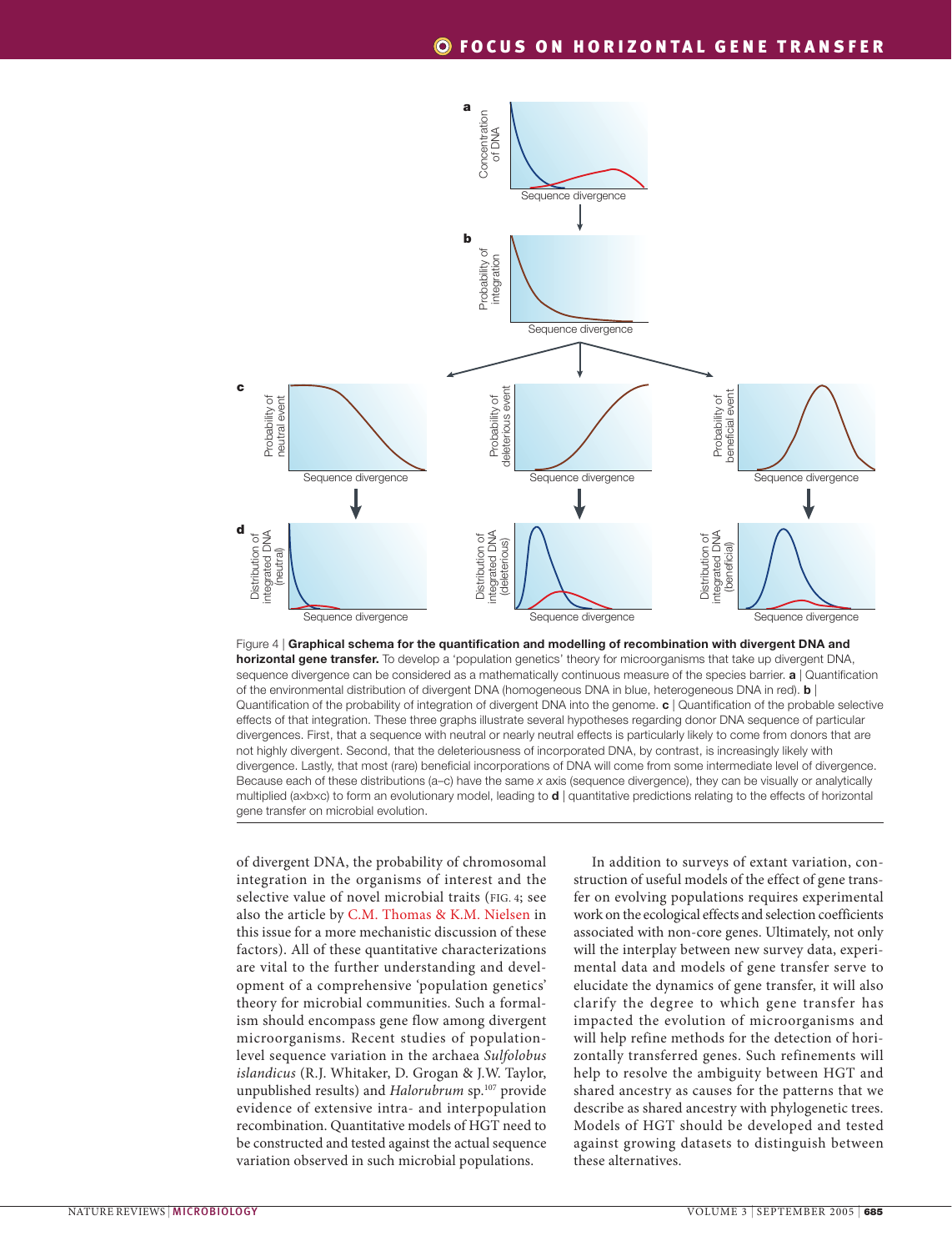- 1. Lamarck, J.-B. *Histoire Naturelle des Animaux sans Vertèbres* (Verdière, Paris, 1815).
- 2. Darwin, C. *On the Origin of Species by Means of Natural Selection, or the Preservation of Favoured Races in the*
- *Struggle for Life* (John Murray, London, 1859). 3. Darwin, C. *Charles Darwin's Notebooks, 1836–1844* (Cornell University Press, Ithaca, 1987). **Annotated version of Darwin's notebooks, including facsimiles of many pages. Gives an insight into Darwin's thoughts as he formulated the idea of evolution by natural selection.**
- 4. Gogarten, J. P. & Olendzenski, L. Orthologs, paralogs and genome comparisons. *Curr. Opin. Genet. Dev.* **9**, 630–636 (1999).
- 5. Ehrenreich, A. & Widdel, F. Anaerobic oxidation of ferrous iron by purple bacteria, a new type of phototrophic metabolism. *Appl. Environ. Microbiol.* **60**, 4517–4526 (1994).
- 6. Ritz, C. M., Schmuths, H. & Wissemann, V. Evolution by reticulation: European dogroses originated by multiple hybridization across the genus *Rosa*. *J. Hered.* **96**, 4–14  $(2005)$
- 7. Sang, T., Crawford, D. & Stuessy, T. Documentation of reticulate evolution in peonies (*Paeonia*) using internal transcribed spacer sequences of nuclear ribosomal DNA: implications for biogeography and concerted evolution. *Proc. Natl Acad. Sci. USA* **92**, 6813–6817  $(1995)$
- 8. Fuertes Aguilar, J., Rossello, J. A. & Nieto Feliner, G. Molecular evidence for the compilospecies model of reticulate evolution in *Armeria* (Plumbaginaceae). *Syst. Biol.* **48**, 735–754 (1999).
- 9. Margulis, L. *Symbiosis in Cell Evolution: Microbial Communities in the Archean and Proterozoic Eons* (Freeman, New York, 1995).
- 10. Margulis, L. & Sagan, D. *Acquiring Genomes: A Theory of the Origin of Species* (Basic Books, New York, 2002).
- 11. Kropotkin, P. A. *Mutual Aid; a Factor of Evolution* (William Heinemann, London, 1902).
- 12. Woese, C. R. & Fox, G. E. Phylogenetic structure of the prokaryotic domain: the primary kingdoms. *Proc. Natl Acad. Sci. USA* **74**, 5088–5090 (1977).
- 13. Woese, C. R. Bacterial evolution. *Microbiol. Rev.* **51**, 221–271 (1987). 14. Hilario, E. & Gogarten, J. P. Horizontal transfer of ATPase
- genes the tree of life becomes a net of life. *Biosystems* **31**, 111–119 (1993). **An early description of the potentially net-like history**

## **of genome evolution.**

15. Welch, R. A. *et al.* Extensive mosaic structure revealed by the complete genome sequence of uropathogenic *Escherichia coli*. *Proc. Natl Acad. Sci. USA* **99**, 17020–17024 (2002). **An excellent example of how fully sequenced** 

#### **genomes can be used to understand variation in gene content among closely related organisms.**

- 16. Hartman, H. & Fedorov, A. The origin of the eukaryotic cell: a genomic investigation. *Proc. Natl Acad. Sci. USA* **99**, 1420–1425 (2002).
- 17. Zhaxybayeva, O. & Gogarten, J. P. Cladogenesis, coalescence and the evolution of the three domains of life. *Trends Genet.* **20**, 182–187 (2004). **Advocates a population-genetics framework that incorporates HGT for the understanding of organismal lineages.**
- 18. Martin, W. Mosaic bacterial chromosomes: a challenge en route to a tree of genomes. *Bioessays* **21**, 99–104 (1999).
- 19. Gogarten, J. P., Doolittle, W. F. & Lawrence, J. G. Prokaryotic evolution in light of gene transfer. *Mol. Biol. Evol.* **19**, 2226–2238 (2002).
- 20. Raymond, J., Zhaxybayeva, O., Gogarten, J. P., Gerdes, S. Y. & Blankenship, R. E. Whole-genome analysis of photosynthetic prokaryotes. *Science* **298**, 1616–1620  $(2002)$
- 21. Jain, R., Rivera, M. C. & Lake, J. A. Horizontal gene transfer among genomes: the complexity hypothesis. *Proc. Natl Acad. Sci. USA* **96**, 3801–3806 (1999).
- 22. Zhaxybayeva, O., Lapierre, P. & Gogarten, J. P. Genome mosaicism and organismal lineages. *Trends Genet.* **20**, 254–260 (2004).
- 23. Jain, R., Rivera, M. C., Moore, J. E. & Lake, J. A. Horizontal gene transfer accelerates genome innovation and evolution. *Mol. Biol. Evol.* **20**, 1598–1602 (2003).
- 24. Olendzenski, L., Zhaxybayeva, O., and Gogarten, J. P. What's in a Tree? Does Horizontal Gene Transfer Determine Microbial Taxonomy? in *Cellular Origin and Life in Extreme Habitats. Vol. 4: Symbiosis* (ed. Seckbach, J.) 67–78 (Kluwer Academic Publishers, Netherlands, 2001).
- 25. Bocchetta, M., Gribaldo, S., Sanangelantoni, A. & Cammarano, P. Phylogenetic depth of the bacterial genera *Aquifex* and *Thermotoga* inferred from analysis of ribosomal protein, elongation factor, and RNA polymerase
- subunit sequences. *J. Mol. Evol.* **50**, 366–380 (2000). 26. Wolf, Y. I., Rogozin, I. B., Grishin, N. V. & Koonin, E. V. Genome trees and the tree of life. *Trends Genet.* **18**, 472–479 (2002).
- 27. Nelson, K. E. *et al.* Evidence for lateral gene transfer between archaea and bacteria from genome sequence of *Thermotoga maritima*. *Nature* **399**, 323–329 (1999).
- 28. Gophna, U., Doolittle, W. F. & Charlebois, R. L. Weighted genome trees: refinements and applications. *J. Bacteriol.*  **187**, 1305–1316 (2005). **An illustration that high rates of HGT can impact the**
- **inference of lineage history from comparative genomic data.** 29. Daubin, V., Gouy, M. & Perriere, G. Bacterial molecular
- phylogeny using supertree approach. *Genome Inform. Ser. Workshop Genome Inform.* **12**, 155–164 (2001).
- 30. Kibak, H., Taiz, L., Starke, T., Bernasconi, P. & Gogarten, J. P. Evolution of structure and function of V-ATPases. *J. Bioenerg. Biomembr.* **24**, 415–424 (1992).
- 31. Brochier, C. & Philippe, H. Phylogeny: a nonhyperthermophilic ancestor for bacteria. *Nature* **417**, 244  $(2002)$ .
- 32. van Berkum, P. *et al.* Discordant phylogenies within the *rrn* loci of Rhizobia. *J. Bacteriol.* **185**, 2988–2998 (2003).
- Yap, W. H., Zhang, Z. & Wang, Y. Distinct types of rRNA operons exist in the genome of the actinomycete *Thermomonospora chromogena* and evidence for horizontal transfer of an entire rRNA operon. *J. Bacteriol.* **181**, 5201–5209 (1999).
- Wang, Y., Zhang, Z. & Ramanan, N. The actinomycete *Thermobispora bispora* contains two distinct types of transcriptionally active 16S rRNA genes. *J. Bacteriol.* **179**, 3270–3276 (1997).
- 35. Acinas, S. G., Marcelino, L. A., Klepac-Ceraj, V. & Polz, M. F. Divergence and redundancy of 16S rRNA sequences in genomes with multiple *rrn* operons. *J. Bacteriol.* **186**, 2629–2635 (2004).
- Archibald, J. M. & Roger, A. J. Gene duplication and gene conversion shape the evolution of archaeal chaperonins. *J. Mol. Biol.* **316**, 1041–1050 (2002).
- 37. Lawrence, J. G. & Ochman, H. Molecular archaeology of the *Escherichia coli* genome. *Proc. Natl. Acad. Sci. USA*  **95**, 9413–9417 (1998).
- 38. Lawrence, J. G. Gene transfer in bacteria: speciation without species? *Theor. Pop. Biol.* **61**, 449–460 (2002). **This article outlines a 'fuzzy' prokaryotic species concept that incorporates HGT. See reference 96 for an alternate conception.**
- 39. Ragan, M. A. Reconciling the many faces of lateral gene transfer. *Trends Microbiol.* **10**, 4 (2002).
- Lawrence, J. G. & Ochman, H. Reconciling the many faces of lateral gene transfer. *Trends Microbiol.* **10**, 1–4 (2002). 41. Daubin, V., Lerat, E. & Perriere, G. The source of laterally
- transferred genes in bacterial genomes. *Genome Biol.* **4**, R57 (2003). **Shows that frequently horizontally transferred genes**
- **tend to have particular properties.** 42. Koski, L. B., Morton, R. A. & Golding, G. B. Codon bias
- and base composition are poor indicators of horizontally transferred genes. *Mol. Biol. Evol.* **18**, 404–412 (2001).
- 43. Philippe, H., Budin, K. & Moreira, D. Horizontal transfers confuse the prokaryotic phylogeny based on the HSP70 protein family. *Mol. Microbiol.* **31**, 1007–1009 (1999).
- 44. Gupta, R. S. & Golding, G. B. Evolution of HSP70 gene and its implications regarding relationships between archaebacteria, eubacteria, and eukaryotes. *J. Mol. Evol.* **37**, 573–582 (1993).
- 45. Gogarten, J. P. Which is the most conserved group of proteins? Homology–orthology, paralogy, xenology, and the fusion of independent lineages. *J. Mol. Evol.* **39**, 541–543 (1994).
- 46. Gribaldo, S. *et al.* Discontinuous occurrence of the *hsp70*  (*dnaK*) gene among Archaea and sequence features of HSP70 suggest a novel outlook on phylogenies inferred from this protein. *J. Bacteriol.* **181**, 434–443 (1999).
- 47. Sicheritz-Ponten, T. & Andersson, S. G. A phylogenomic approach to microbial evolution. *Nucleic Acids Res.* **29**, 545–552 (2001). **An effective and popular methodology to analyse comparative genomic data within a phylogenetic**
- **context.** 48. Frickey, T. & Lupas, A. N. PhyloGenie: automated phylome generation and analysis. *Nucleic Acids Res.* **32**, 5231–5238 (2004).
- 49. Loftus, B. *et al.* The genome of the protist parasite *Entamoeba histolytica*. *Nature* **433**, 865–868 (2005).
- 50. Huang, J., Mullapudi, N., Sicheritz-Ponten, T. & Kissinger, J. C. A first glimpse into the pattern and scale of gene transfer in Apicomplexa. *Int. J. Parasitol.* **34**, 265–274 (2004).
- 51. Koski, L. B. & Golding, G. B. The closest BLAST hit is often not the nearest neighbor. *J. Mol. Evol.* **52**, 540–542 (2001).
- 52. Graybeal, A. Evaluating the phylogenetic utility of genes: a search for genes informative about deep divergences among vertebrates. *Syst. Biol.* **43**, 174–193 (1994).
- 53. Zhaxybayeva, O. & Gogarten, J. P. An improved probability mapping approach to assess genome mosaicism. *BMC Genomics* **4**, 37 (2003).
- 54. Morowitz, H. *The Wine of Life, and Other Essays on Societies, Energy and Living Things* (Bantam Books Inc., New York, 1979)
- 55. Snel, B., Bork, P. & Huynen, M. A. Genomes in flux: the evolution of archaeal and proteobacterial gene content. *Genome Res.* **12**, 17–25 (2002).
- 56. Daubin, V., Moran, N. & Ochman, H. Phylogenetics and the cohesion of bacterial genomes. *Science* **301**, 829–832 (2003).
- 57. Mirkin, B. G., Fenner, T. I., Galperin, M. Y. & Koonin, E. V. Algorithms for computing parsimonious evolutionary scenarios for genome evolution, the last universal common ancestor and dominance of horizontal gene transfer in the evolution of prokaryotes. *BMC Evol. Biol.* **3**, 2 (2003).
- 58. Novichkov, P. S. *et al.* Genome-wide molecular clock and horizontal gene transfer in bacterial evolution. *J. Bacteriol.* **186**, 6575–6585 (2004).

#### **An early attempt to use data-mining techniques to quantify rates of horizontal and vertical inheritance.**

- 59. Shimodaira, H. An approximately unbiased test of phylogenetic tree selection. *Syst. Biol.* **51**, 492–508 (2002). **The gold standard for demonstration of phylogenetic conflict.**
- 60. Shimodaira, H. & Hasegawa, M. Multiple comparisons of log-likelihoods with applications to phylogenetic inference. *Mol. Biol. Evol.* **16**, 1114–1116 (1999).
- 61. Lerat, E., Daubin, V. & Moran, N. A. From gene trees to organismal phylogeny in prokaryotes: the case of the γ-Proteobacteria. *PLoS Biol.* **1**, E19 (2003).
- 62. Brochier, C., Bapteste, E., Moreira, D. & Philippe, H. Eubacterial phylogeny based on translational apparatus proteins. *Trends Genet.* **18**, 1–5 (2002).
- 63. Bapteste, E., Boucher, Y., Leigh, J. & Doolittle, W. F. Phylogenetic reconstruction and lateral gene transfer. *Trends Microbiol.* **12**, 406–411 (2004).
- 64. Daubin, V. & Ochman, H. Quartet mapping and the extent of lateral transfer in bacterial genomes. *Mol. Biol. Evol.* **21**, 86–89 (2004).
- 65. Lento, G. M., Hickson, R. E., Chambers, G. K. & Penny, D. Use of spectral analysis to test hypotheses on the origin of pinnipeds. *Mol. Biol. Evol.* **12**, 28–52 (1995).
- Bininda-Emonds, O. R. P. The evolution of supertrees. *Trends Ecol. Evol.* **19**, 315–322 (2004).
- 67. Wang, L., Zhang, K. & Zhang, L. Perfect phylogenetic networks with recombination. *J. Comput. Biol.* **8**, 69–78 (2001).
- 68. Nakhleh, L., Warnow, T. & Linder, C. R. Reconstructing reticulate evolution in species — theory and practice. in *Conference on Research in Computational Molecular Biology* 337–346 (RECOMB, San Diego, 2004).
- 69. Gusfield, D., Eddhu, S. & Langley, C. Optimal, efficient reconstruction of phylogenetic networks with constrained recombination. *J. Bioinform. Comput. Biol.* **2**, 173–213 (2004).
- 70. Bandelt, H. J. & Dress, A. W. Split decomposition: a new and useful approach to phylogenetic analysis of distance data. *Mol. Phylogenet. Evol.* **1**, 242–252 (1992).
- 71. Huson, D. SplitsTree: analyzing and visualizing evolutionary data. *Bioinformatics* **14**, 68–73 (1998).
- Bryant, D. & Moulton, V. Neighbor-net: an agglomerative method for the construction of phylogenetic networks. *Mol. Biol. Evol.* **21**, 255–265 (2004).
- Henz, S. R., Huson, D. H., Auch, A. F., Nieselt-Struwe, K. & Schuster, S. C. Whole-genome prokaryotic phylogeny. *Bioinformatics* **21**, 2329–2335 (2004).
- 74. Lake, J. A. & Rivera, M. C. Deriving the genomic tree of life in the presence of horizontal gene transfer: conditioned reconstruction. *Mol. Biol. Evol.* **21**, 681–690 (2004).
- Rivera, M. C. & Lake, J. A. The ring of life provides evidence for a genome fusion origin of eukaryotes. *Nature* **431**, 152–155 (2004).
- 76. Andersson, J. O., Sjogren, A. M., Davis, L. A., Embley, T. M. & Roger, A. J. Phylogenetic analyses of diplomonad genes reveal frequent lateral gene transfers affecting eukaryotes. *Curr. Biol.* **13**, 94–104 (2003).